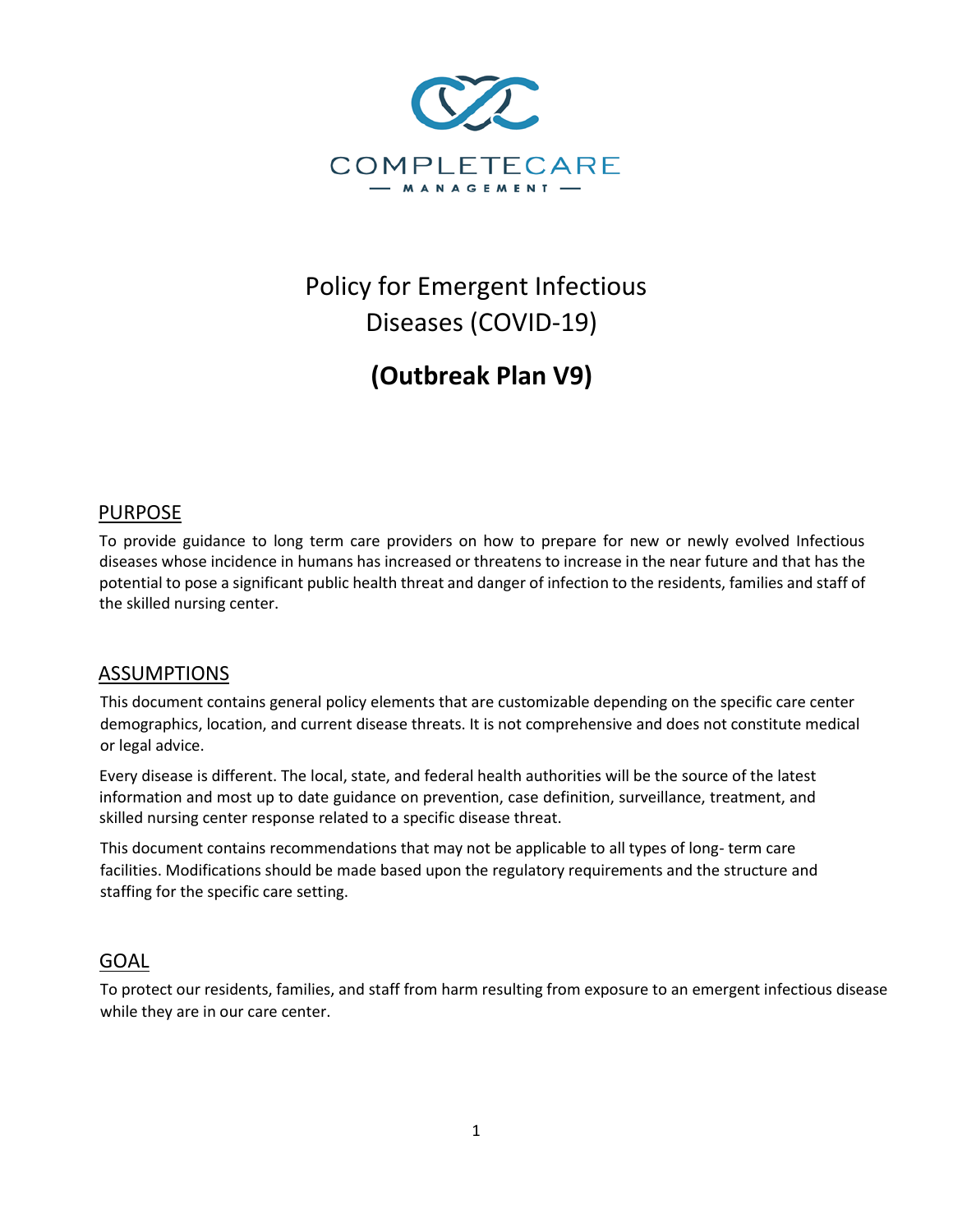

# 1. General Preparedness for Emergent Infectious Diseases (EID)

- a. The care center's emergency operation program will include a response plan for a community-wide infectious disease outbreak such as pandemic influenza. This plan will:
	- i. build on the workplace practices described in the infection prevention and control policies
	- ii. include administrative controls (screening, isolation, visitor policies and employee absentee plans
	- iii. address environmental controls (isolation rooms, plastic barriers sanitation stations, and specific areas for contaminated wastes)
	- iv. Address human resource issues such as employee leave
	- v. Be compatible with the care center's business continuity plan
- b. Clinical leadership will be vigilant and stay informed about EIDs around the world. They will keep administrative leadership briefed as needed on potential risks of new infections in their geographic location through the changes to existing organisms and/or immigration, tourism, or other circumstances.
- c. As part of the emergency operations plan, the care center will maintain a supply of personal protective equipment (PPE) including moisture-barrier gowns, face shields, foot and head coverings, surgical masks, assorted sizes of disposable N95 respirators, and gloves. The amount that is stockpiled will minimally be enough for several days of center-wide care but will be determined based on storage space and costs.
- d. The care center will develop plans with their vendors for re-supply of food, medications, sanitizing agents and PPE in the event of a disruption to normal business including an EID outbreak.
- e. The care center will regularly train employees and practice the EID response plan through drills and exercises as part of the center's emergency preparedness training

# 2. Local Threat

a. Once notified by the public health authorities at either the federal, state and/or local level that the EID is likely to or already has spread to the care center's community, the care center will activate specific surveillance and screening as instructed by Centers for Disease Control and Prevention (CDC), state agency and/or the local public health authorities.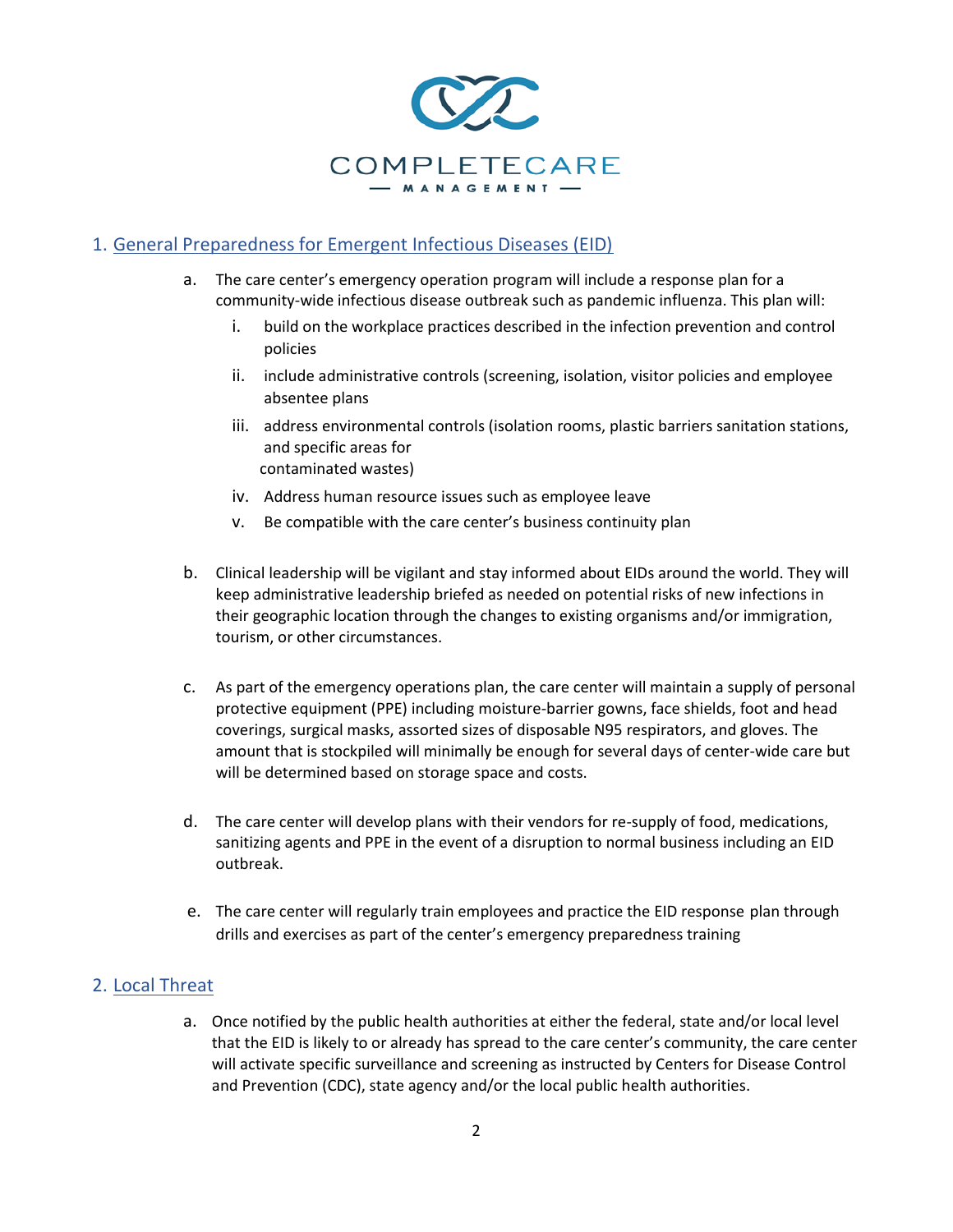

- b. The care center's Infection Preventionist (IP) will research the specific signs, symptoms, incubation period, and route of infection, the risks of exposure, and the recommendations for skilled nursing care centers as provided by the CDC, Occupational Health and Safety Administration (OSHA), and other relevant local, state and federal public health agencies.
- c. Working with advice from the care center's medical director or clinical consultant, Facility laboratory safety officer, human resource director, local and state public health authorities, and others as appropriate, the IP will review and revise internal policies and procedures, stock up on medications, environmental cleaning agents, and personal protective equipment as indicated by the specific disease threat.
- d. Staff will be educated on the exposure risks, symptoms, and prevention of the EID. Place special emphasis on reviewing the basic infection prevention and control, use of PPE, isolation, and other infection prevention strategies such as hand washing.
- e. If EID is spreading through an airborne route, then the care center will activate its respiratory protection plan to ensure that employees who may be required to care for a resident with suspected or known case are not put at undue risk of exposure.
- f. Provide residents and families with education about the disease and the care center's response strategy at a level appropriate to their interests and need for information.
- g. Brief contractors and other relevant stakeholders on the care center's policies and procedures related to minimizing exposure risks to residents.
- h. Post signs regarding hand sanitation and respiratory etiquette and/or other prevention strategies relevant to the route of infection at the entry of the care center along will the instruction that anyone who sick must not enter the building.
- i. To ensure that staff, and/or new residents are not at risk of spreading the EID into the care center, screening for exposure risk and signs and symptoms may be done PRIOR to admission of a new resident and/or allowing new staff persons to report to work. All administrative staff, including Director of Nursing, Administrator, the Infection Control Preventionist, Caregiver, Contractors, Consultants, Volunteers, and visitors shall complete screening questionnaire and complete temperature checks prior to entrance of the facility.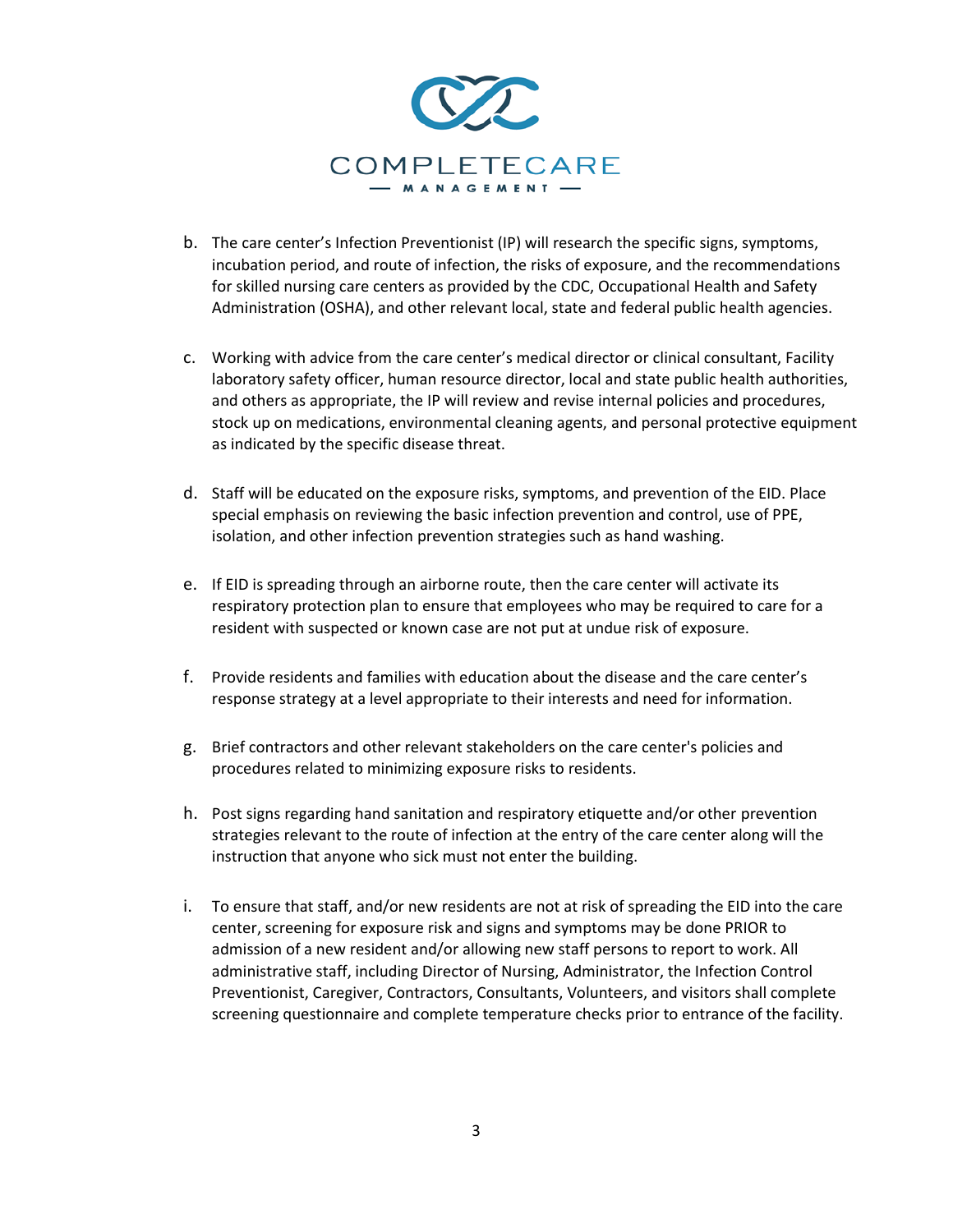

- j. Self-screening Staff will be educated on the care center's plan to control exposure to the residents. This plan will be developed with the guidance of public health authorities and may include:
	- i. Reporting any suspected exposure to the EID while off duty to their supervisor and public health.
	- ii. Precautionary removal of employees who report an actual or suspected exposure to the EID.
	- iii. Self-screening for symptoms prior to reporting to work.
	- iv. Prohibiting staff from reporting to work if they are sick until cleared to do so by appropriate medical authorities and in compliance with appropriate labor laws.
- k. Self-isolation in the event there are confirmed cases of the EID in the local community, the care center may consider closing the care center to new admissions, and limiting visitors based on the advice of local, state and federal public health authorities.
- l. Environmental cleaning the care center will follow current CDC guidelines for environmental cleaning specific to the EID in addition to routine cleaning for the duration of the threat.
- m. Engineering controls The care center will utilize appropriate physical plant alterations such as use of private rooms for high-risk residents, plastic barriers, sanitation stations, and specific areas for contaminated wastes as recommended by local, state, and federal public health authorities.

## 3. Suspected case in the care facility

- a. Place a resident or on-duty staff who exhibits symptoms of the EID in an isolation room and notify local public health authorities.
- b. Under the guidance of public health authorities, arrange a transfer of the suspected infectious person to the appropriate acute care center via emergency medical services as soon as possible.
- c. If the suspected infectious person requires care while awaiting transfer, follow care center policies for isolation procedures, including all recommended PPE for staff at risk of exposure.
- d. Keep the number of staff assigned to enter the room of the isolated person to a minimum. Ideally, only specially trained staff and prepared (i.e., vaccinated, medically cleared, and FIT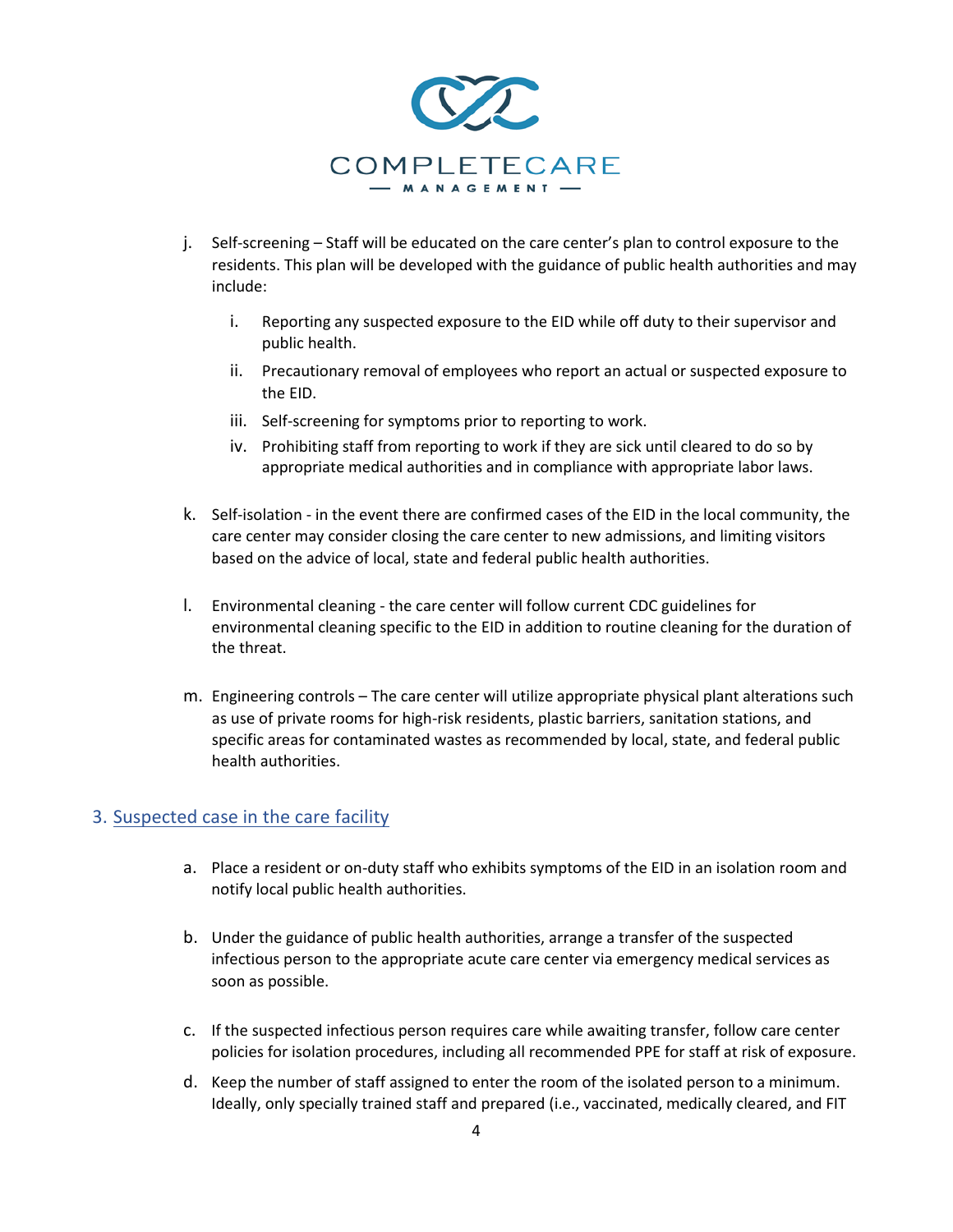

tested for respiratory protection) will enter the isolation room. Provide all assigned staff additional "just in time" training and supervision in the mode of transmission of this EID, and the use of the appropriate PPE.

- e. If feasible, ask the isolated person to wear a facemask while staff is in the room. Provide care at the level necessary to address essential needs of the isolated individual unless it advised otherwise by public health authorities.
- f. Conduct control activities such as management of infectious wastes, terminal cleaning of the isolation room, contact tracing of exposure individuals, and monitoring for additional cases under the guidance of local health authorities, and in keeping with guidance from the CDC.
- g. Implement the isolation protocol in the care center (isolation rooms, cohorting, cancelation of group activities and social dining) as described in the care center's infection prevention and control plan. Please refer to: (**Isolation Categories of Transmission Based Precautions Policy**) IsolCategoriesTransBasedPrec.pdf and/or recommended by local, state, or federal public health authorities.
- h. Activate quarantine interventions for residents and staff with suspected exposure as directed by local and state public health authorities, and in keeping with guidance from the CDC. Please refer to**: (Quarantine Policy)** Quarantine.pdf

# 4. Employer Considerations

- a. Management will consider its requirements under OSHA, (Center for Medicare and Medicaid (CMS), state licensure, Equal Employment Opportunity Commission (EEOC), American Disabilities Act (ADA) and other state or federal laws in determining the precautions it will take to protect its residents. Protecting the residents and other employees shall be of paramount concern. Management shall consider:
	- i. The degree of frailty of the residents in the care center.
	- ii. The likelihood of the infectious disease being transmitted to the residents and employees.
	- iii. The method of spread of the disease (for example, through contact with bodily fluids, contaminated air, contaminated surfaces)
	- iv. The precautions which can be taken to prevent the spread of the infectious disease and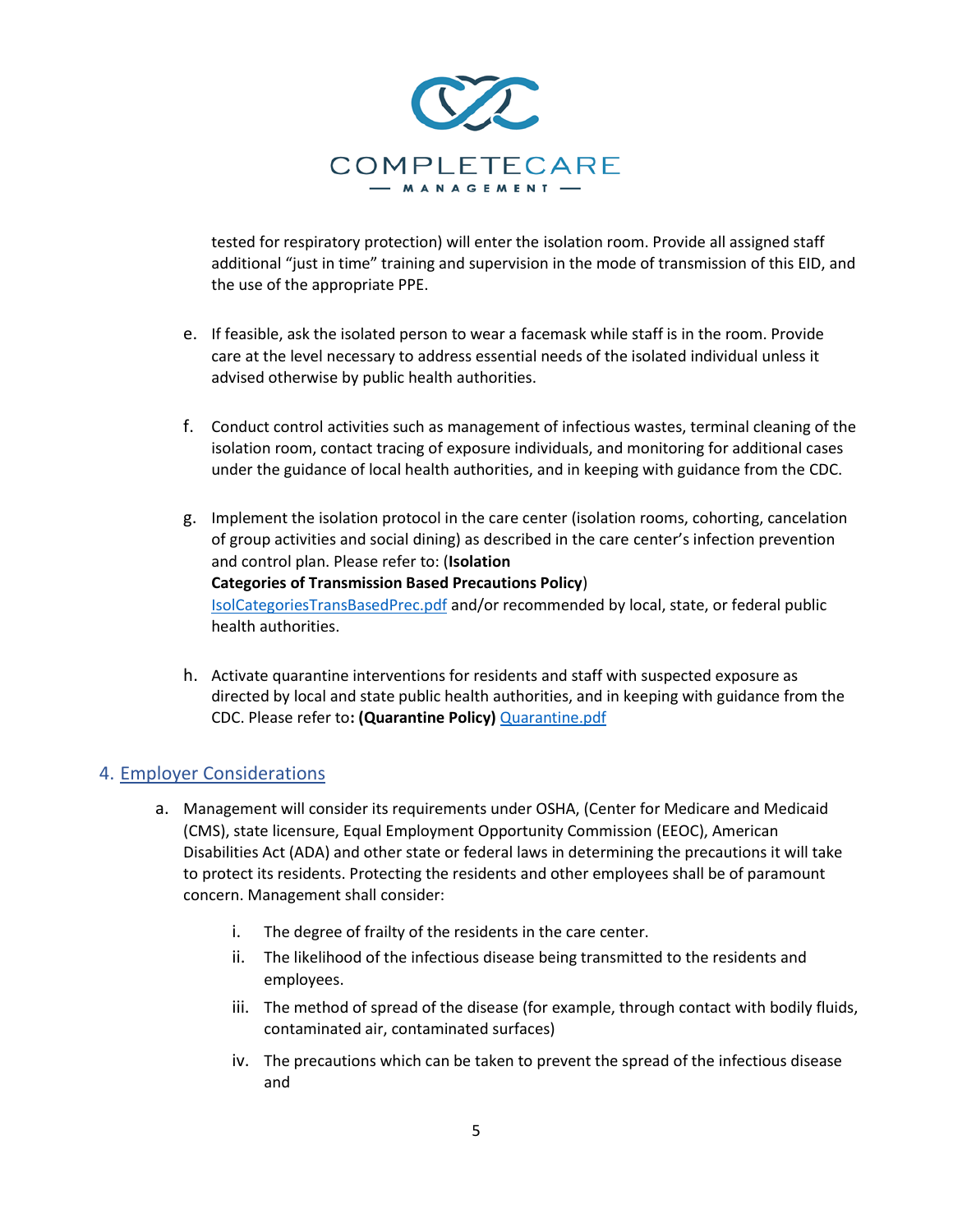

#### v. Other relevant factors

- b. Once these factors are considered, management will weigh its options and determine the extent to which exposed employees, or those who are showing signs of the infectious disease, must be precluded from contact with residents or other employees.
- c. Apply whatever action is taken uniformly to all staff in like circumstances.
- d. Do not consider race, gender, marital status, country of origin, and other protected characteristics unless they are documented as relevant to the spread of the disease.
- e. Make reasonable accommodations for employees such as permitting employees to work from home if their job description permits this.
- f. Generally, accepted scientific procedures, whenever available, will be used to determine the level of risk posed by an employee.
- g. Permit employees to use sick leave, vacation time, and FMLA where appropriate while they are out of work.
- h. Permit employees to return to work when cleared by a licensed physician, however, additional precautions may be taken to protect the residents.
- i. Employees who refuse at any time to take the precautions set out in this and other sections of this policy may be subject to discipline.
- j. Please refer to notification for families in staff**: (Corona Virus Letter to Families**) (**Employee Information FAQ COVID-19)**

# 5. Definitions

Emerging Infectious disease -- Infectious diseases whose incidence in humans has increased in the past two decades or threatens to increase in the near future have been defined as "emerging." These diseases, which respect no national boundaries, include:

- i. New infections resulting from changes or evolution of existing organisms.
- ii. Known infections spreading to new geographic areas or populations.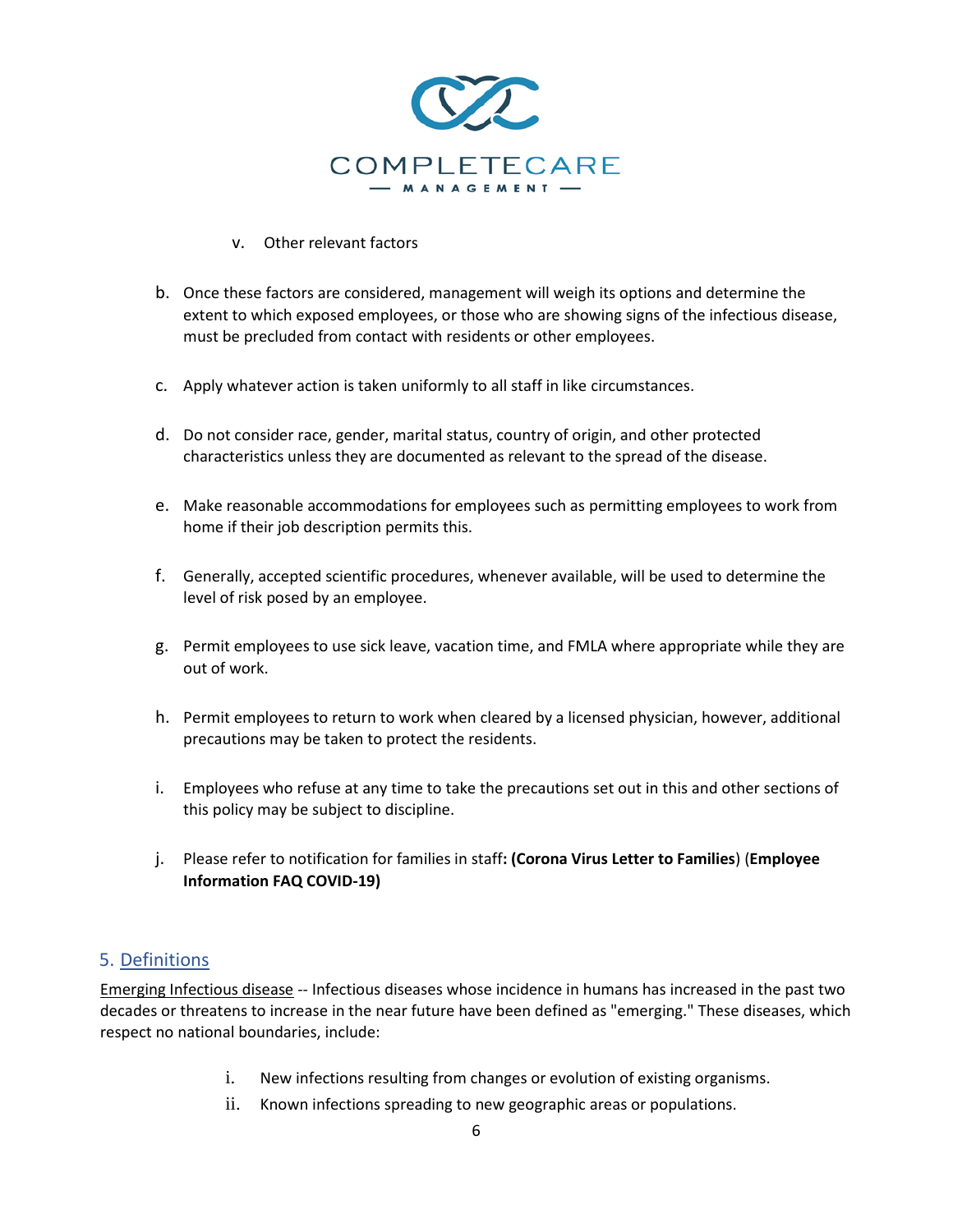

- iii. Previously unrecognized infections appearing in areas undergoing ecologic transformation.
- iv. Old infections reemerging as a result of antimicrobial resistance in known agents or breakdowns in public health measures.

Pandemic -- A sudden infectious disease outbreak that becomes very widespread and affects a whole region, a continent, or the world due to a susceptible population. By definition, a true pandemic causes a high degree of mortality.

Isolation – Separation of an individual or group who is reasonably suspected to be infected with a communicable disease from those who are not infected to prevent the spread of the disease. Quarantine - Separation of an individual or group reasonably suspected to have been exposed to a communicable disease but who is not yet ill (displaying signs and symptoms) from those who have not been so exposed to prevent the spread of the disease.

Cohorting – The practice of grouping patients who are or are not colonized or infected with the same organism to confine their care to one area and prevent contact with other patients.

When Cohorting residents the facility shall identify a minimum of three cohort groups:

- 1. Individuals who are showing symptoms of COVID-19 or who have tested positive for COVID-19.
- 2. Individuals who have been exposed to someone who has tested positive for COVID-19 or has shown symptoms of COVID-19 (i.e., individuals who are not themselves symptomatic, but may potentially be incubating the virus); and
- 3. Individuals who are not ill and has not been exposed.

Facility shall assign dedicated staff to each cohort and allow for necessary space to do so at the onset of an outbreak.

## 6. Test Based Prevention Strategy

#### **Testing of Residents**

1. If testing capacity allows, **facility-wide testing of all residents** should be considered in facilities with suspected or confirmed cases of COVID-19. Early experience from nursing homes with COVID-19 cases suggests that when residents with COVID-19 are identified, there are often asymptomatic residents with SARS-CoV-2 present as well.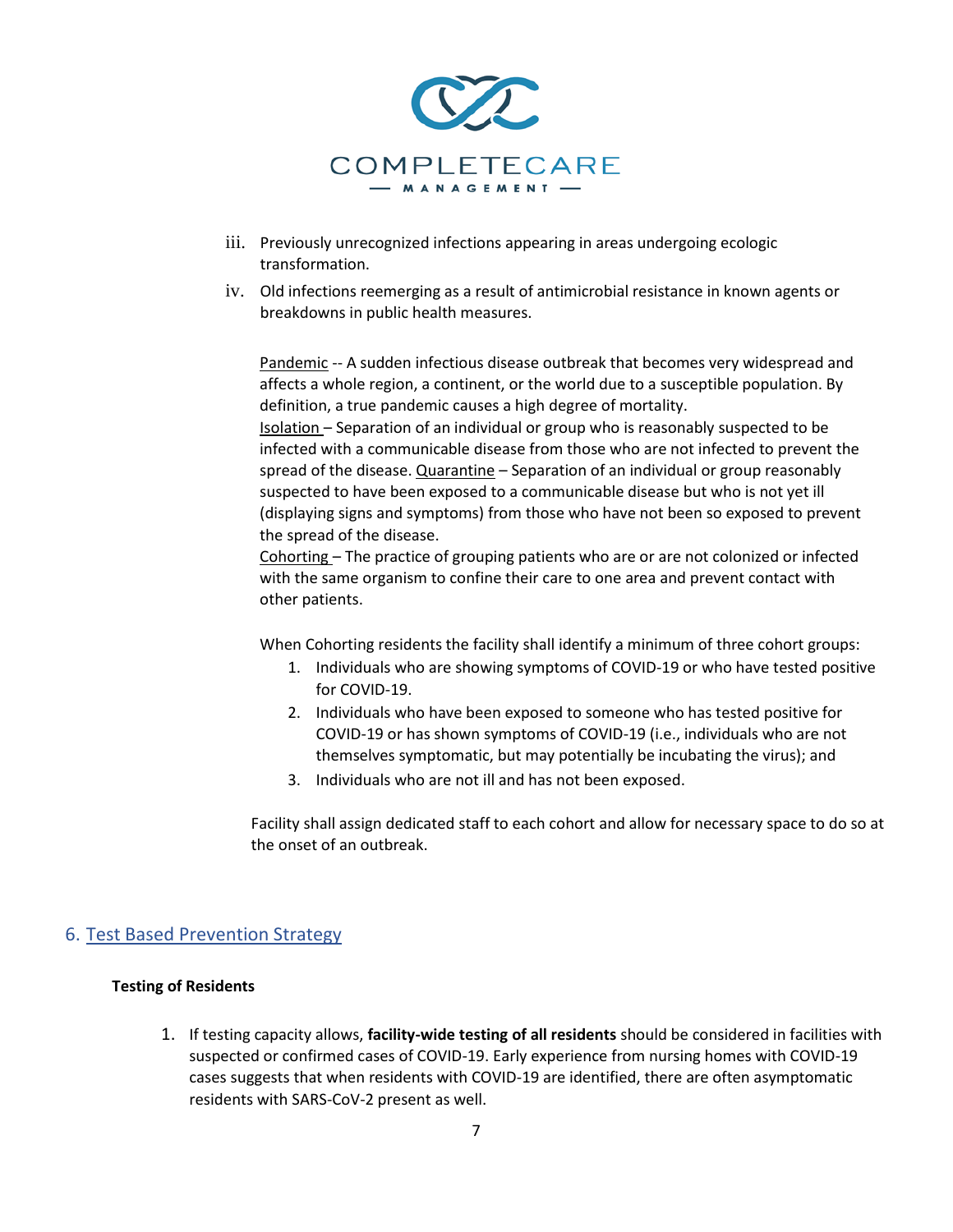

- 2. Testing of all residents in the facility can identify infected residents who can be cohorted on a prespecified unit or transferred to a COVID-specific facility. If undertaking facility-wide testing, facility leadership should be prepared for the potential to identify multiple asymptomatic residents with SARS-CoV-2 infection and make plans to cohort them.
- 3. If testing capacity is not sufficient for facility-wide testing, performing testing on **units with symptomatic residents** should be prioritized.
- 4. **Refusal of testing** If a resident /patient refuses to undergo testing, then the LTC shall treat the individual as a Person Under Investigation, make a notion in the resident's chart, notify any authorized family members or legal representatives of this decision, and continue to check temperature on the resident at least twice per day. Onset of temperature or other symptoms consistent with COVID-19 require immediate cohorting in accordance with the plan. At any time, the resident may rescind their decision not to be tested.

When testing capacity is available and facility spacing permits, patients/residents should be organized into the following **cohorts**:

**Covid Positive** -Individuals consisting of both symptomatic and asymptomatic patients/residents who test positive for SARS-CoV-2, regardless of vaccination status, including any new or re-admitted patients/residents known to be positive who have not met the criteria for discontinuation of transmission-based precautions require 10 days of quarantine with appropriate Transmission-based Precautions. Patients/residents should be placed in the COVID-19 care unit/area, regardless of symptoms, if they have confirmed SARS-CoV-2 infection.

- **1.** Both symptomatic and asymptomatic patients/residents who test positive for SARS-CoV-2, regardless of vaccination status.
- **2.** New or re-admitted patients/residents known to be positive who have not met the criteria for discontinuation of transmission-based precautions.

**Persons Under Investigation [PUI]**-Individuals consisting of all symptomatic and asymptomatic patients/residents who are *not* **up to date\*** and test negative for SARS-CoV-2 with an identified exposure (i.e., close contact) to someone SARS-CoV-2 positive require up to 10 days of observation with appropriate Transmission-based Precautions. Symptomatic patients/residents with suspected SARS-CoV-2 infection.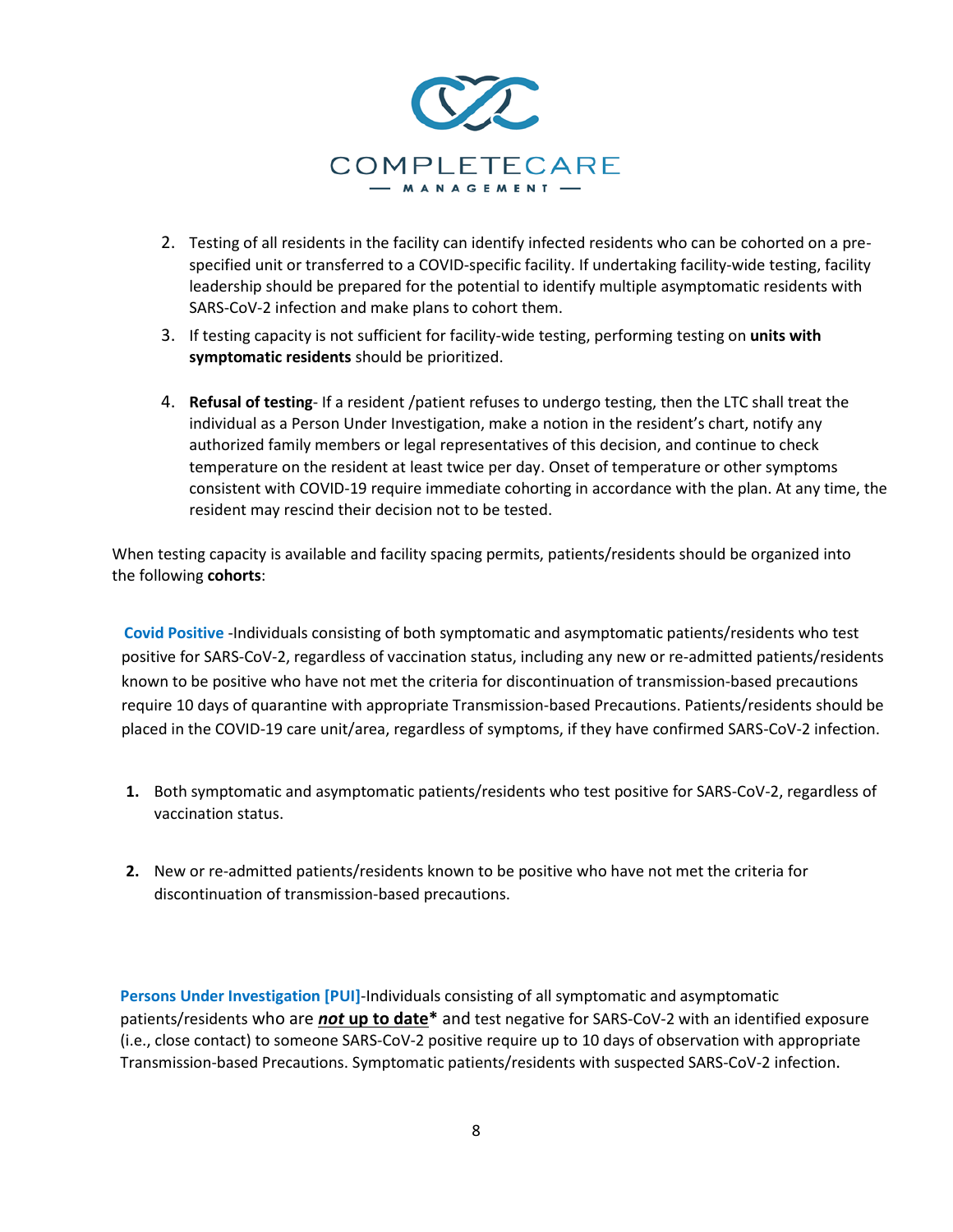

- **1. Asymptomatic patients/residents** who are *not* **up to date\*** with all recommended COVID-19 vaccine doses, *have* a viral test that is **negative** for SARS-CoV-2, and *have* had **close contact** with someone with SARS-CoV-2
	- Require quarantine after their exposure and cared for using full PPE (gowns, gloves, eye protection, and NIOSH-approved N95 or equivalent or higher-level respirator).
	- Testing\*\* immediately (but not earlier than 24 hours after the exposure) and, if negative, again 5–7 days after the exposure.
	- Patients/residents can be removed from quarantine, either:
		- a. After day 10 following the exposure (day 0) if they do not develop symptoms. Although the residual risk of infection is low, facilities may consider testing for SARS-CoV-2 within 48 hours before the time of planned discontinuation of quarantine.
		- b. After day 7 following the exposure (day 0) if a viral test is negative for SARS-CoV-2 and they do not develop symptoms. The specimen should be collected and tested within 48 hours before the time of planned discontinuation of quarantine
- **2. New or readmitted asymptomatic patients/residents** who are *not* up to date\* with all recommended COVID-19 vaccine doses and *have* a viral test **negative** for SARS-CoV-2 upon admission or readmission.
	- Quarantine and full PPE (gowns, gloves, eye protection that covers the front and sides of face, and NIOSHapproved N95 or equivalent or higher-level respirator) is required, even if they have a negative test upon admission.
	- Testing is recommended immediately (upon admission) and, if negative, again 5–7 days after their admission. Quarantine may be discontinued after day 7 if a viral test is negative for SARS-CoV-2 and they do not develop symptoms. The specimen should be collected and tested within 48 hours before the time of planned discontinuation of quarantine.
	- Quarantine is *not* recommended for patients/residents who are *not* up to date with all recommended COVID-19 vaccine doses *that routinely leave the facility for <24 hours and do not have close contact with a suspected or known COVID-19 positive person.*
		- $\triangleright$  All symptomatic patients/residents should be evaluated for causes of their symptoms. Patients/residents who test negative for SARS-CoV-2 could be incubating and later test positive. A patient/resident with suspected SARS-CoV-2 infection should be moved to a single-person room with a private bathroom while test results are pending. The door to the room remains closed to reduce transmission of SARS-CoV-2 or other pathogens.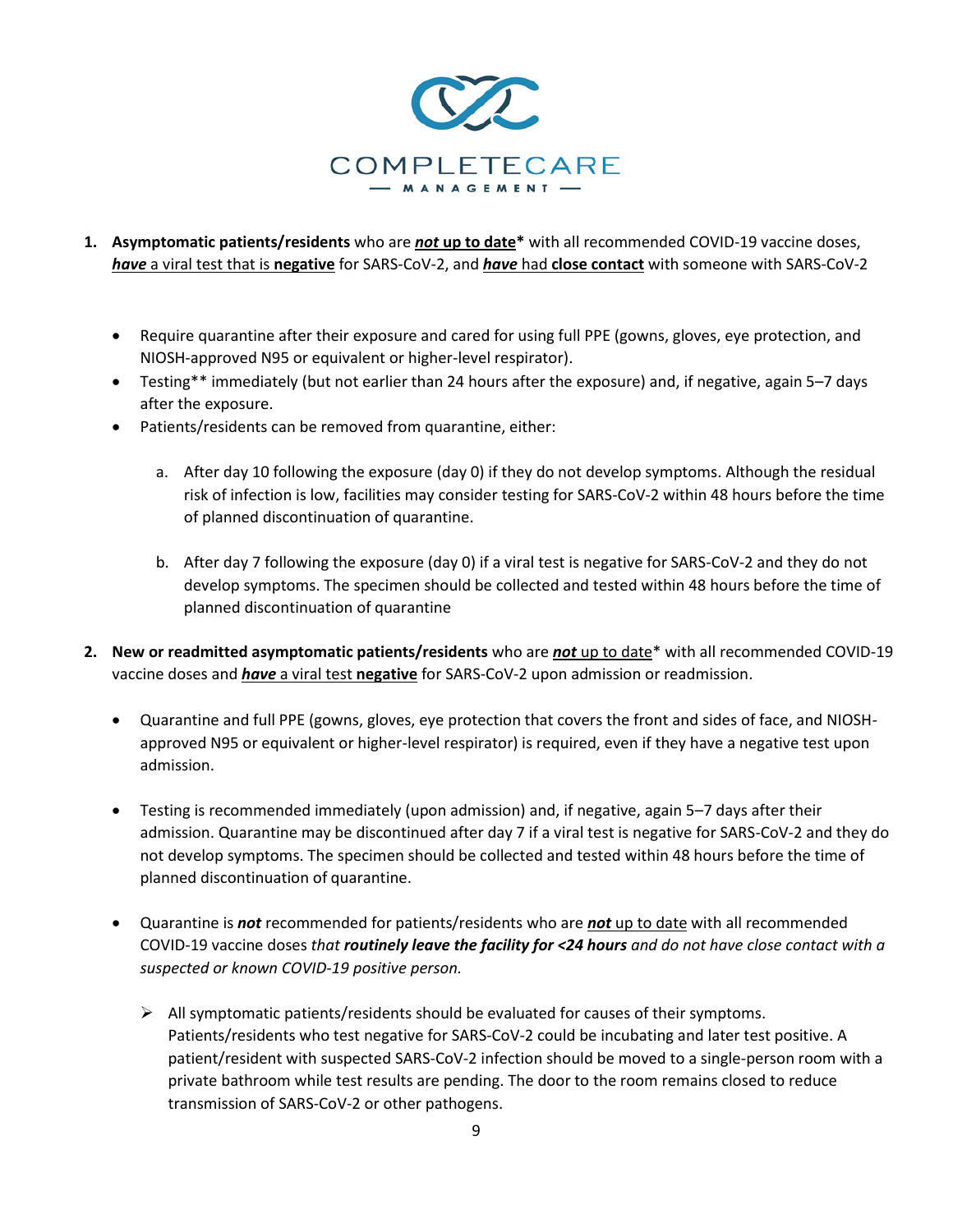

 $\triangleright$  However, in some circumstances (e.g., memory care units), keeping the door closed may pose patient/resident safety risks and the door might need to remain open. If doors must remain open, attempt to implement strategies to minimize airflow into the hallway. If limited single rooms are available, or if numerous patients/residents are simultaneously identified to have symptoms concerning for COVID-19, they should remain in their current location pending return of test results.

**Negative-** Fully up to date\* asymptomatic patient/residents and unvaccinated patients/residents who are no longer PUI and are asymptomatic. *Note: Fully up to date\* asymptomatic patient/resident could be placed with an unvaccinated or partially vaccinated roommate upon assessment of risk. In this case, routine infection prevention and control practices should also apply.*

**1. Asymptomatic patients/residents** who *are* up to date\* with all recommended COVID-19 vaccine doses and *have* a viral test that is **negative** for SARS-CoV-2;

*OR*

*had* a viral test that was **positive for SARS-CoV-2** in the past 90 days, \*\* and *have had* **close contact** with someone with SARS-CoV-2\*\*\*

- a) Patients/residents should wear well-fitting source control based on CDC recommendations, and at minimum, for 10 days after their exposure.
- *b)* Testing\*\* is recommended immediately (but not earlier than 24 hours after the exposure) and, if negative, again 5–7 days after the exposure.
- *c)* These patients/residents do *not* need to be quarantined, restricted to their room, or cared for by HCP using the full COVID-19 recommended PPE *unless they develop symptoms of COVID-19, are diagnosed with SARS-CoV-2 infection, or the facility is directed to do so by the jurisdiction's public health authority.*

**2. New or readmitted asymptomatic patients/residents who** *are* up to date\* with all recommended COVID-19 vaccine doses and *have* a viral test that is **negative** for SARS-CoV-2;

*OR*

 **had** a viral test positive for SARS-CoV-2 in the past 90 days\*\*\*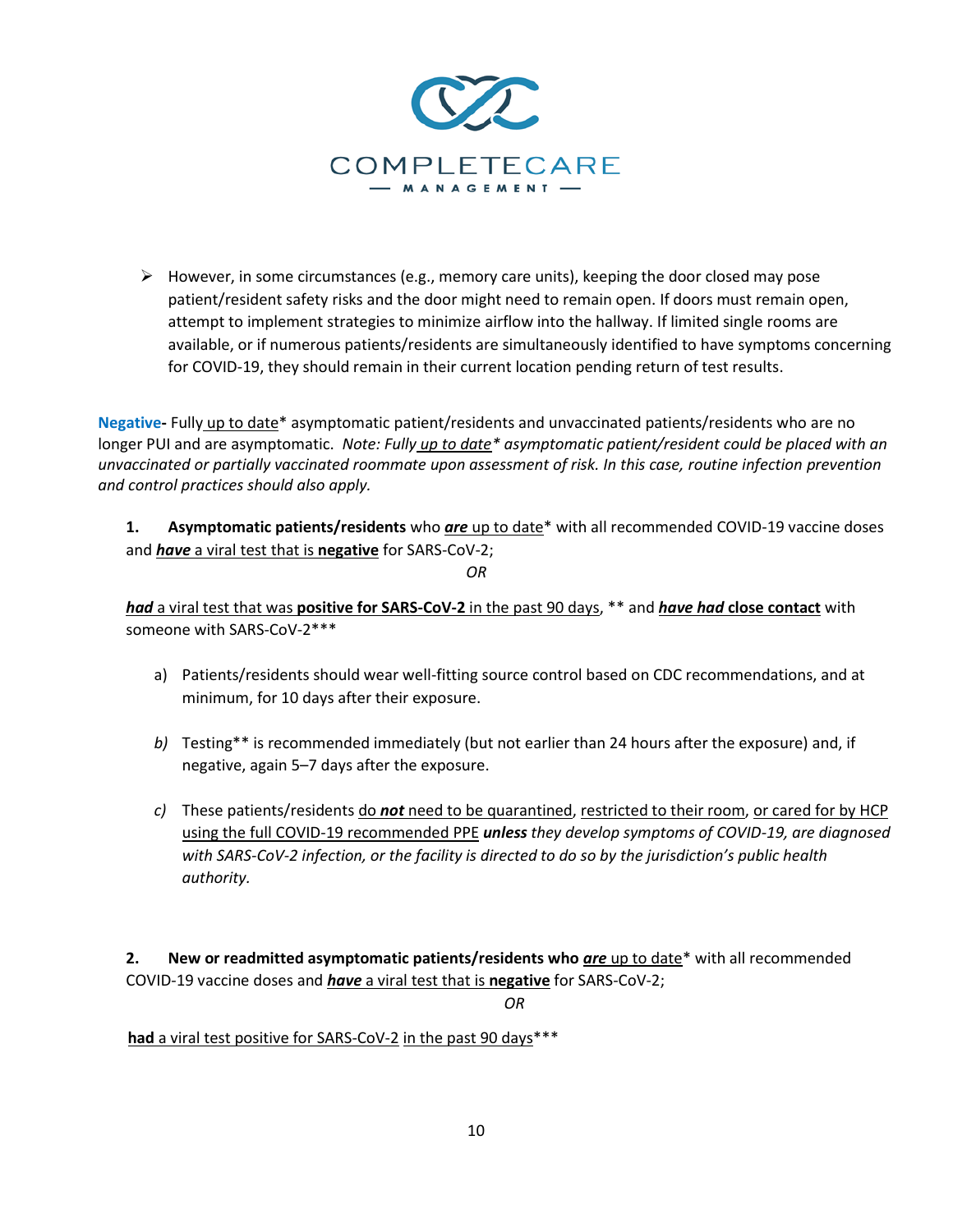

- Testing is recommended immediately (upon admission) and, if negative, again 5–7 days after their admission.
- These patients/residents do *not* need to be quarantined, restricted to their room, or cared for by HCP using the full COVID-19 recommended PPE *unless they develop symptoms of COVID-19, are diagnosed with SARS-CoV-2 infection, or the facility is directed to do so by the jurisdiction's public health authority.*
- Quarantine might also be considered if the patient/resident is moderately to severely immunocompromised.

\* CDC defines **up to date** as *a person receiving all recommended COVID-19 vaccines (e.g., fully vaccinated) including any booster dose(s) when eligible* 

\*\*In general, testing is not necessary for asymptomatic people who have recovered from SARS-CoV-2 infection in the prior 90 days. If testing is performed on these people, an antigen test instead of a nucleic acid amplification test (NAAT) is recommended. This is because some people may remain NAAT positive but not be infectious during this period.

## **Testing of nursing home HCP**

- 1. If testing capacity allows, PPS of **all HCP** should be considered in Complete Care facilities with suspected or confirmed cases of COVID-19. Early experience suggests that, despite HCP symptom screening, when COVID-19 cases are identified in a nursing home, there are often HCP with asymptomatic SARS-CoV-2 infection present as well.
- 2. Testing will be completed in a cyclic approach as designated by NJ DOH guidance.
- 3. Testing Consent will be obtained from each employee.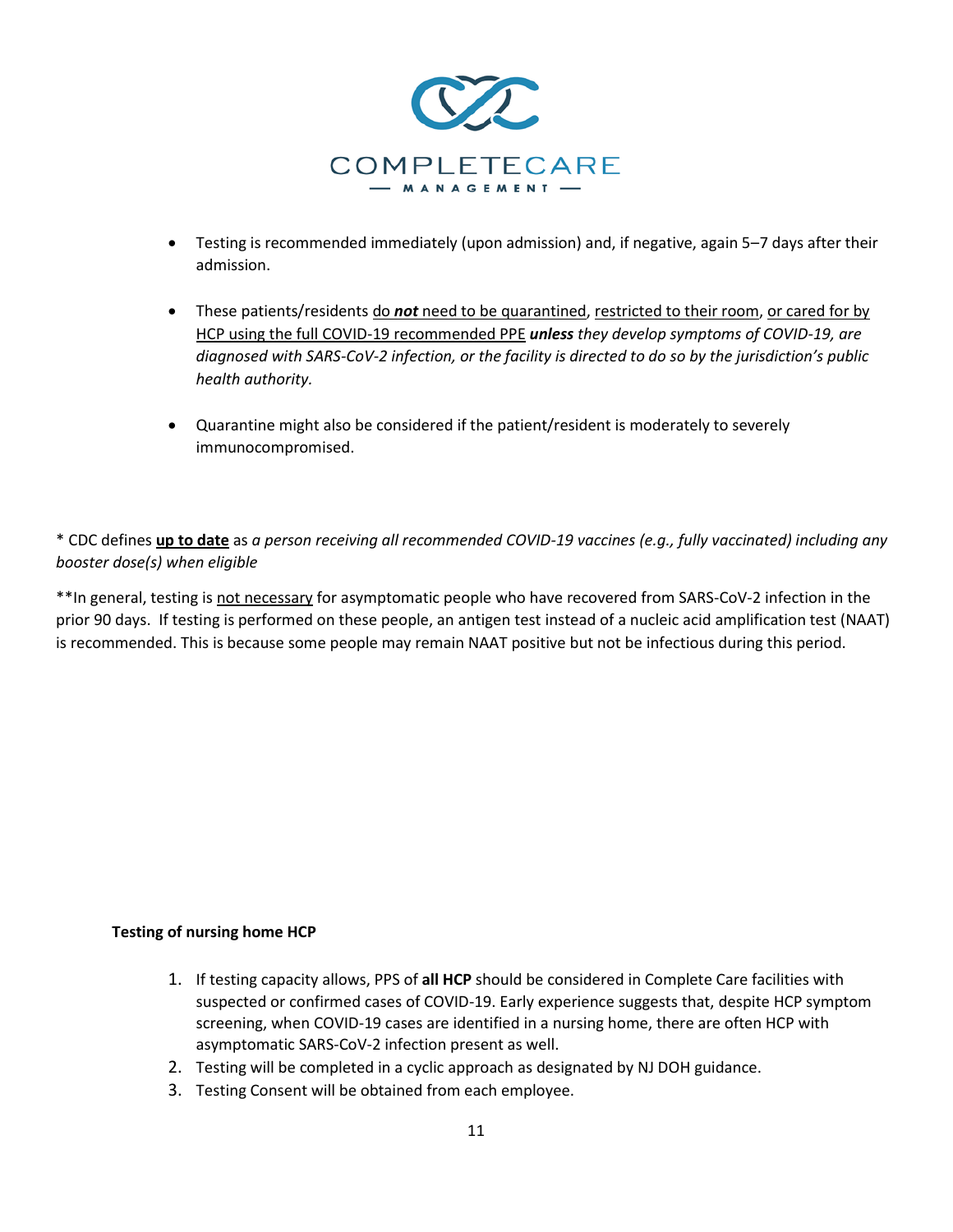

- 4. Retesting of HCP will be completed in accordance with the CDC guidance, amended and supplemented.
- 5. If a staff member tests positive for COVID-19 (Symptomatic or Asymptomatic), Complete Care facilities may permit them to return to work subject to the CDC/NJDOH guidance.
- 6. All unvaccinated staff will complete weekly/biweekly testing according to the NJDOH guidance and Cali score.
- 7. Any staff member who missed weekly testing due to LOA, must be tested prior to returning to work. Staff who tested positive will be excluded from work in accordance with the CDC/NJDOH recommended guidance.
- 8. Staff Refusal If a staff member refuses to participate in COVID-19 testing or refuses to authorize release of their testing results to the NJDOH via the LTC facility, then the staff member will not be permitted to work until such time as such staff undergoes required testing and the results of such testing are disclosed to the LTC.

## **Testing related to (+) COVID-19 exposure and/or symptoms associated with SARS-CoV-2 (Outbreak Testing)**

- 1. **Contact tracing approach**. Identifies all patient/resident close contacts and staff high-risk exposures. All individuals with close contact and/or high-risk exposure should be tested as described below. If testing reveals additional cases, contact tracing will continue to be performed.
- 2. **Broad-based approach**. Testing is performed for all patients/residents and staff on the affected unit(s), regardless of vaccination status, who have not been previously positive within the past 90 days.
- 3. Patients/residents and staff should continue to wear well-fitting source control, practice physical distancing, and monitoring for symptoms for 14 days from the last exposure to the SARS-CoV-2 positive individual even if they test negative.
- 4. As available, PCR testing should confirm any positive rapid antigen test.

#### **Testing of Residents and Staff as follows:**

- 1. If a symptomatic individual is identified:
	- **Residents**: Vaccinated and unvaccinated, with signs or symptoms must be tested.
	- **Staff**: Vaccinated and unvaccinated, with signs or symptoms must be tested.
- 2. If there is a newly identified COVID-19 positive staff of resident in a facility that can identify close contacts, then: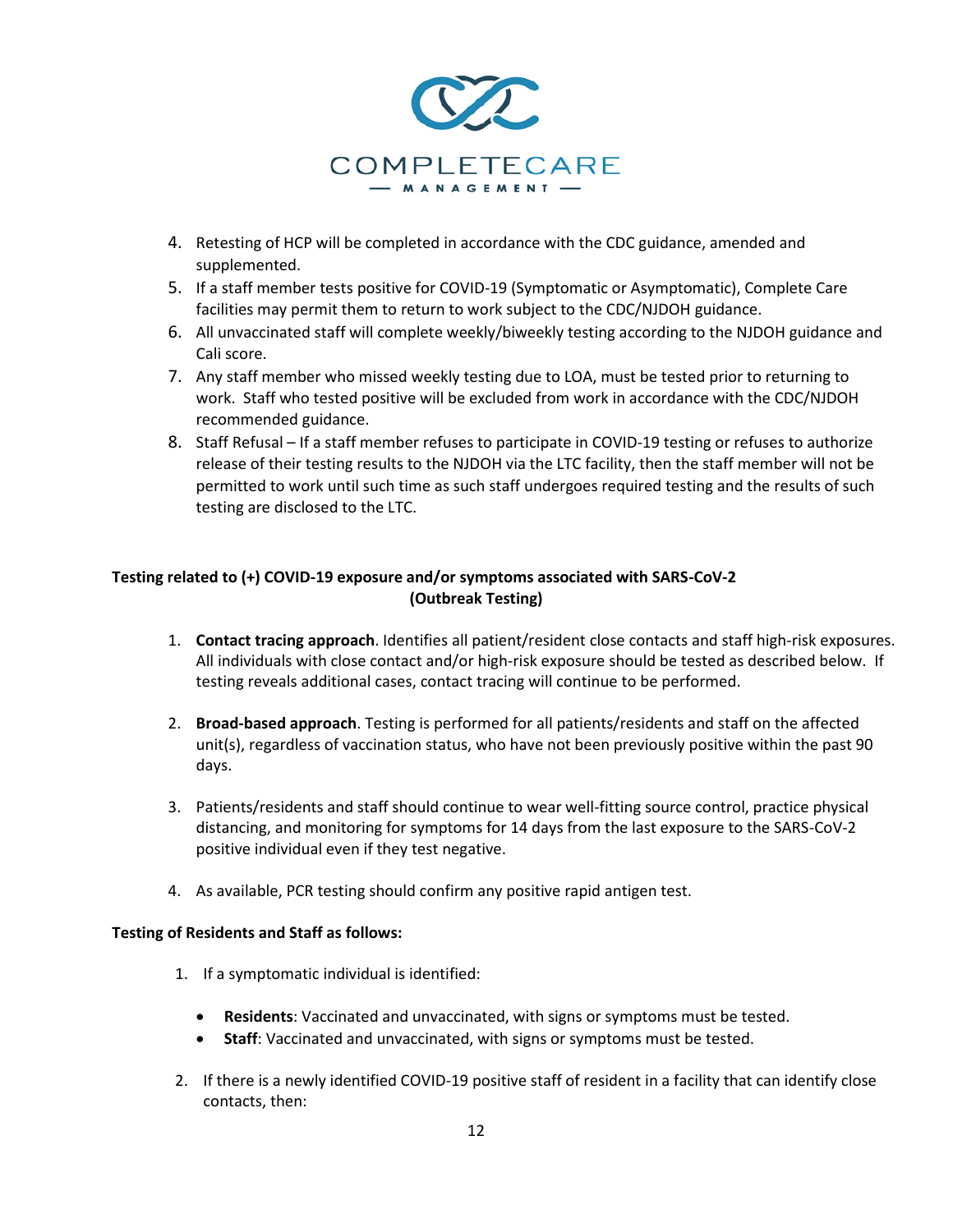

- **Residents**: Vaccinated and unvaccinated, who had close contact\* with a COVID-19 positive individual must be tested.
- **Staff**: Fully up to date with Vaccinations test and monitor and unvaccinated, who had a higherrisk exposure\*\* with a COVID-19 positive individual must be excluded from work.
- 3. If a newly identified COVID-19 positive staff or resident in a facility that is unable to identify close contacts, then:
	- **Residents**: Up-to-date, facility-wide or at a group level (e.g., unit, floor, or other specific area(s) of the facility) must be tested.Not up-to-date or unvaccinated, facility-wide or at a group level (e.g., unit, floor, or other specific area(s) of the facility), must be placed on PUI precautions and tested.
	- **Staff**: Vaccinated and unvaccinated, facility-wide or at a group level if staff are assigned to specific location where the new case occurred (e.g., unit, floor, or other specific area(s) of the facility) must be tested.
- 4. Routine testing: All staff testing must be completed prior to entering the facility and Units to decrease exposure to the residents and staff.
	- **Residents**: Not generally recommended
	- **Staff**: All staff who have not yet submitted proof of full vaccination must be tested, at a minimum, on a once or twice weekly basis in accordance with E.O. 252 and NJDOH E.D. 21-011.
	- If no additional cases are identified during the broad-based testing, room restriction and full PPE use by HCP caring for unvaccinated residents can be discontinued after 14 days and no further testing is indicated.
	- If additional cases are identified, testing should continue on the affected unit(s) or facility-wide every 3-7 days in addition to room restriction and full PPE use for care of unvaccinated residents, until there are no new cases for 14 days.
	- If antigen testing is used, more frequent testing (every 3 days), should be considered.

*\*Close contact* – refers to someone who has been within 6 feet of a COVID-19 positive person for a cumulative total of 15 minutes or more over a 24-hour period.

\*\**higher-risk exposure* – refers to exposure of an individual's eyes, nose, or mouth to material potentially containing SARS-CoV-2, particularly if present in the room for an aerosol-generating procedure. This can occur when staff do not wear adequate PPD during care with an individual.

## 7. Staffing Capacity Strategies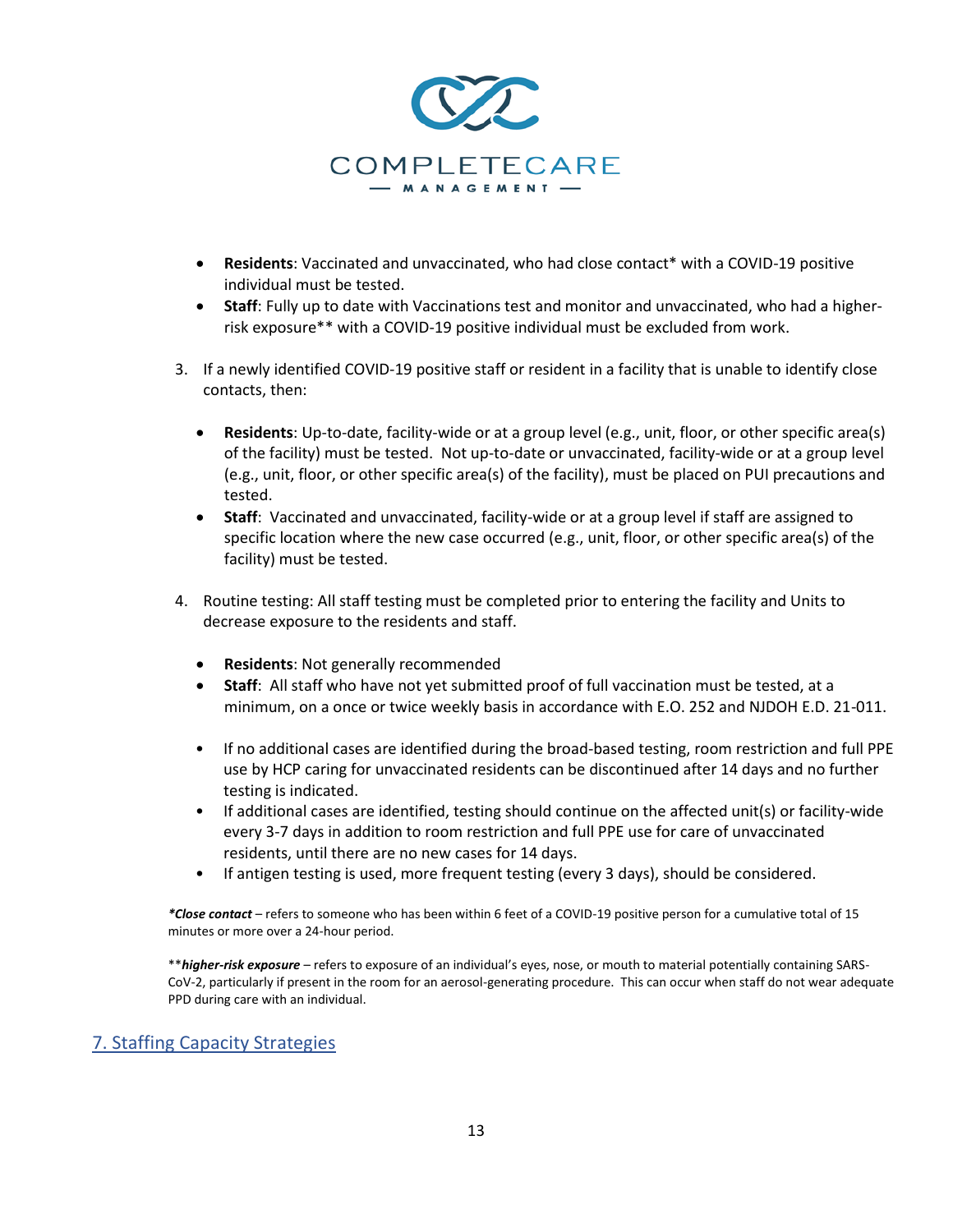

Complete Care facilities will review and adjust staff schedules, hire additional HCP, and rotate HCP to positions that support patient care activities within Complete Care facilities. Additional guidance includes but is not limited to:

- 1. Cancel all non-essential procedures and visits.
- 2. Shift HCP who work in other areas to support patient care activities in the facility.
- 3. Complete Care facilities will need to ensure these HCP have received appropriate cross- training to work in these areas that are new to them.
- 4. Initiate Staff Communication meetings to attempt to address social factors in **(Staff Meetings/ Individual Meetings)** that might prevent HCP from reporting to work such as transportation or housing if HCP with vulnerable individuals.
- 5. Identify additional HCP to work in the facility via Agency Assistance.
- 6. Be aware of state-specific emergency waivers or changes to licensure requirements or renewals for select categories of HCP assistance.
- 7. Request that HCP postpone elective time off from work where applicable.

#### **Work Restrictions for HCP with SARS-CoV-2 Infection and Exposures**

- 1. Work Restrictions are dependent upon the vaccination status of the Healthcare worker, indicated as:
	- Up to Date
	- Not Up to Date
- 2. Work Restrictions are differentiated with regards to the availability of staffing, staffing patterns and identified staffing shortages, indicated as:
	- Conventional
	- Contingency *when staffing shortages are anticipated*
	- Crisis -*when staffing shortages occur*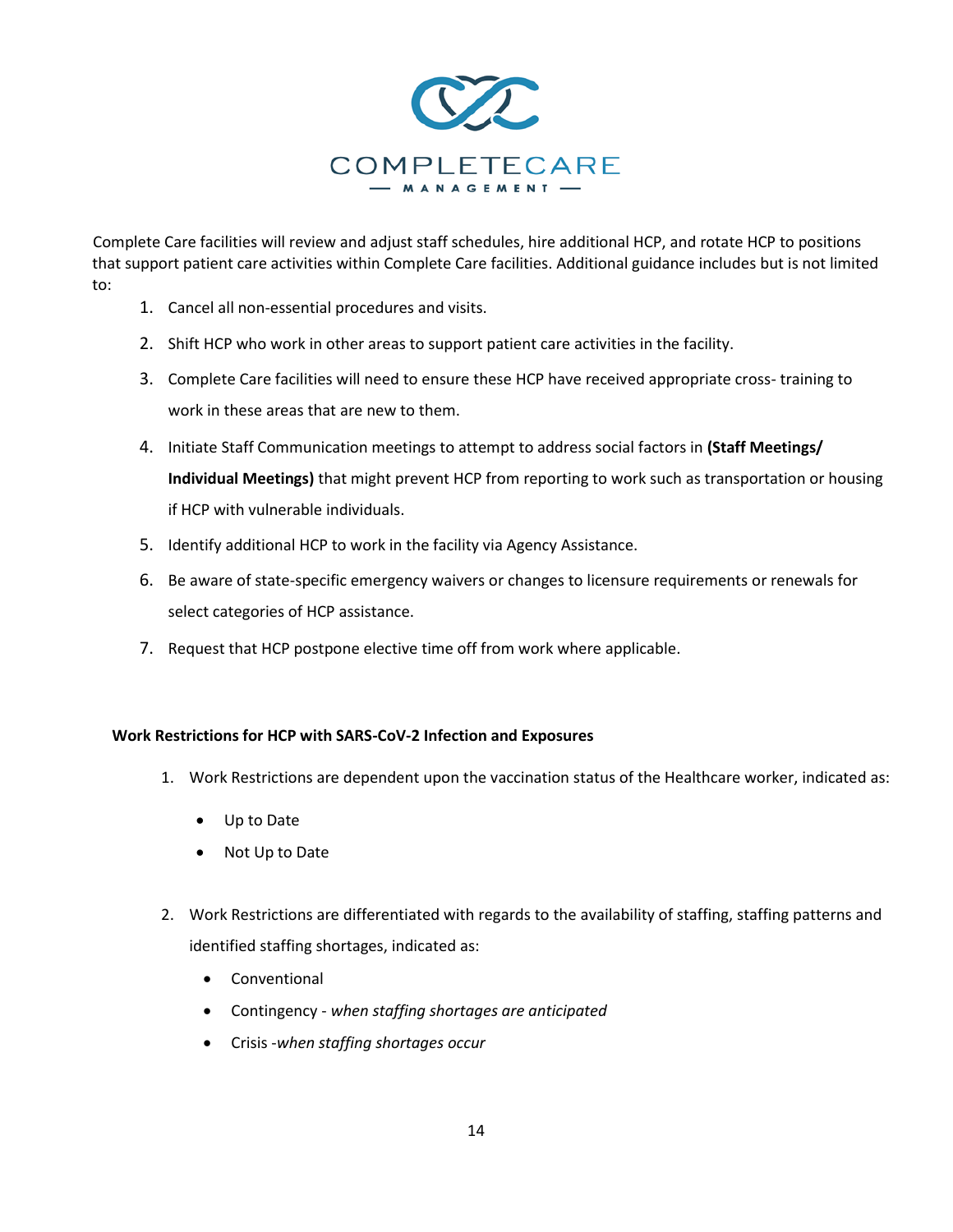

*In general, asymptomatic HCP who have had a higher-risk exposure do not require work restriction if they have received all COVID-19 vaccine doses, including booster dose, as recommended by CDC, and do not develop symptoms or test positive for SARS-CoV-2.* 

- A. Work Restrictions for HCP **with SARS-Co-V-2 Infection**
	- a. Up to Date and Not Up to Date HCP who test positive for SARS-CoV-2 infection must follow work restrictions:
		- i. **Conventional** 10 days OR 7 days with negative test result within 48 hours before returning to work, if asymptomatic or mildly symptomatic (with improving symptoms).
		- ii. **Contingency** 5 days with/without negative test, if asymptomatic or mildly symptomatic (with improving symptoms)
		- iii. **Crisis**  No work restriction, with prioritization considerations (e.g., types of patients they care for)
- B. Work Restrictions for Asymptomatic HCP **with SARS-CoV-2 Exposures**
	- a. Up to Date HCP must follow:
		- i. **Conventional** - **No work restrictions**, with negative test on days 1 and 5-7.
		- ii. **Contingency** No work restrictions
		- iii. **Crisis No work restrictions**
	- b. Not Up to Date HCP must follow work restrictions:
		- i. **Conventional** 10 days OR 7 days with negative test within 48 hours before returning to work
		- ii. **Contingency**  No work restriction with negative tests on days 1, 2, 3, & 5-7 (If shortage of tests prioritize Day 1 to 2 and 5-7.)
		- iii. **Crisis** No work restrictions (test if possible)

## 8. Visitation

- 1. Visitation is permitted in all phases.
- 2. The facility is to honor the resident's right to have and choose visitors and to make preferences. The facility should consult each resident to determine who the resident would wish to visit in person. These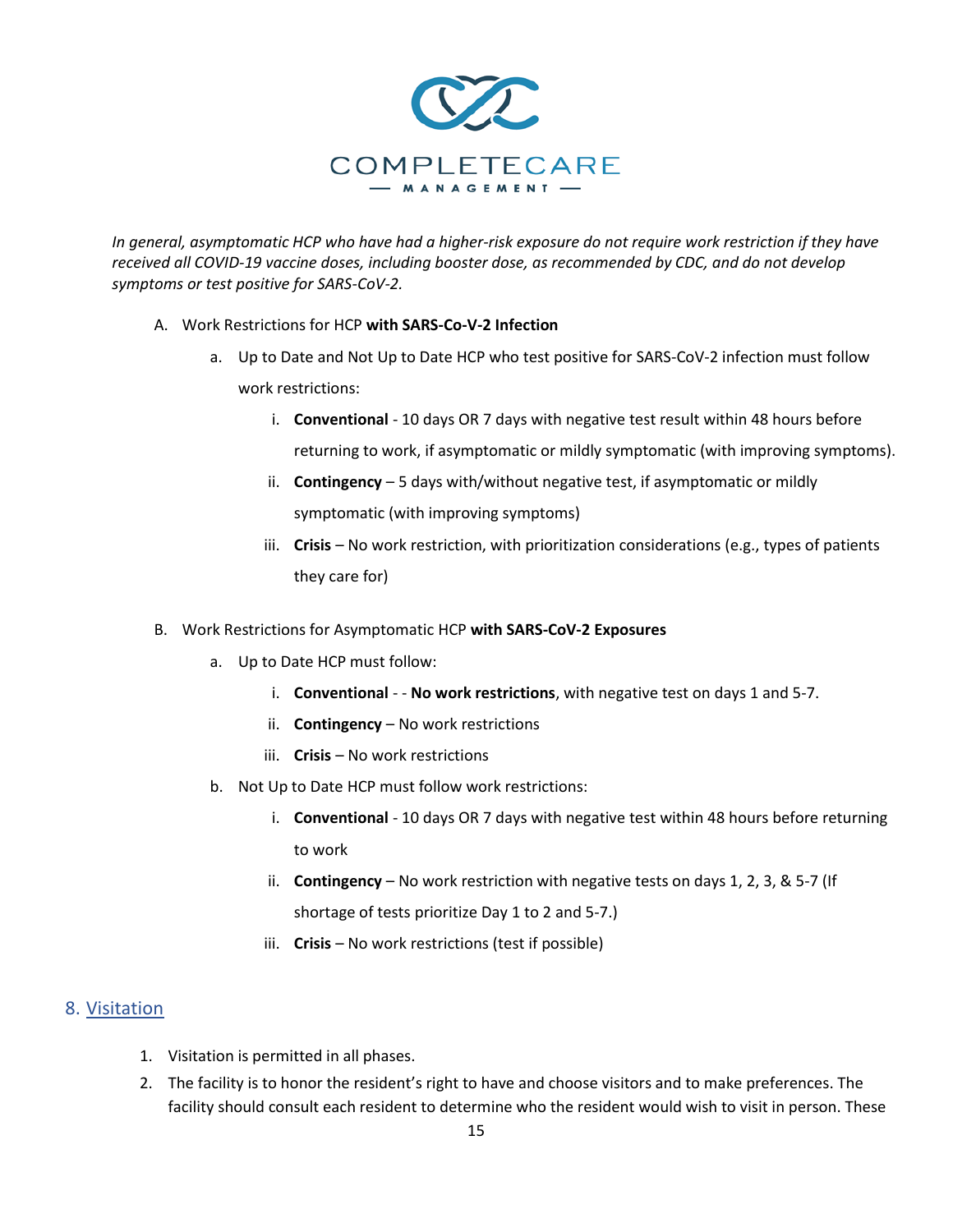

consultations also serve as a personalized communication (document this in their record) with the resident to explain how visitation will work and what the resident can expect.

- 3. Clear communication of the visitation policy should be provided to residents, resident's visitors, staff, and others, as needed in writing, or via the methods the facility uses to convey information or policy changes. Consider providing these in various languages as determined by your resident and staff population.
- 4. A designated area for visitors to be screened will be maintained and all visitors will be offered/provided guidelines upon check in. Visitors should receive information on the guidelines for proper hand hygiene and appropriate personal protective equipment [PPE] when they register.
- 5. Staff member familiar with the resident and the protocol must always remain with the resident during the visit.
- 6. Residents and visitors must wear an appropriate face covering or mask for the duration of the visit.
- 7. The facility must receive acknowledgement from the visitor(s) that they are aware of the possible dangers of exposure of COVID-19 for both the resident and the visitor and they are to follow the rules set by the facility regarding visitation. The visitor(s) also agree to notify the facility if they test positive for COVID-19 or exhibit symptoms of COVID- 19 within fourteen (14) days of the visit.

# 9. Knowledge Acquired

Through this uncharted territory Complete Care has gain insight in serval areas. No nation, state, hospital system, LTC organization or single individual can foresee the challenges associated with a pandemic however, we can learn valuable information along the way from our response to, and experience with COVID-19. The lessons drawn from the Corona Virus remain a focus within the facility as follows:

- 1. Following the guidance of the healthcare experts such as the CDC, HHS, NJDOH and Local DOH.
- 2. Constant review and revision of Infection Control policies and procedures.
- 3. Continued education in Infection Control policies and procedures.
- 4. Importance of the Screening Process.
- 5. Importance of Testing and Continued Testing.
- 6. Continued Notification of Residents, Families and Staff on COVID-19 updates.
- 7. Hypervigilance of and oversight of the environment to search anything reminiscent of activity or threat of the spread of COVID-19.

#### 10. Communication Strategy